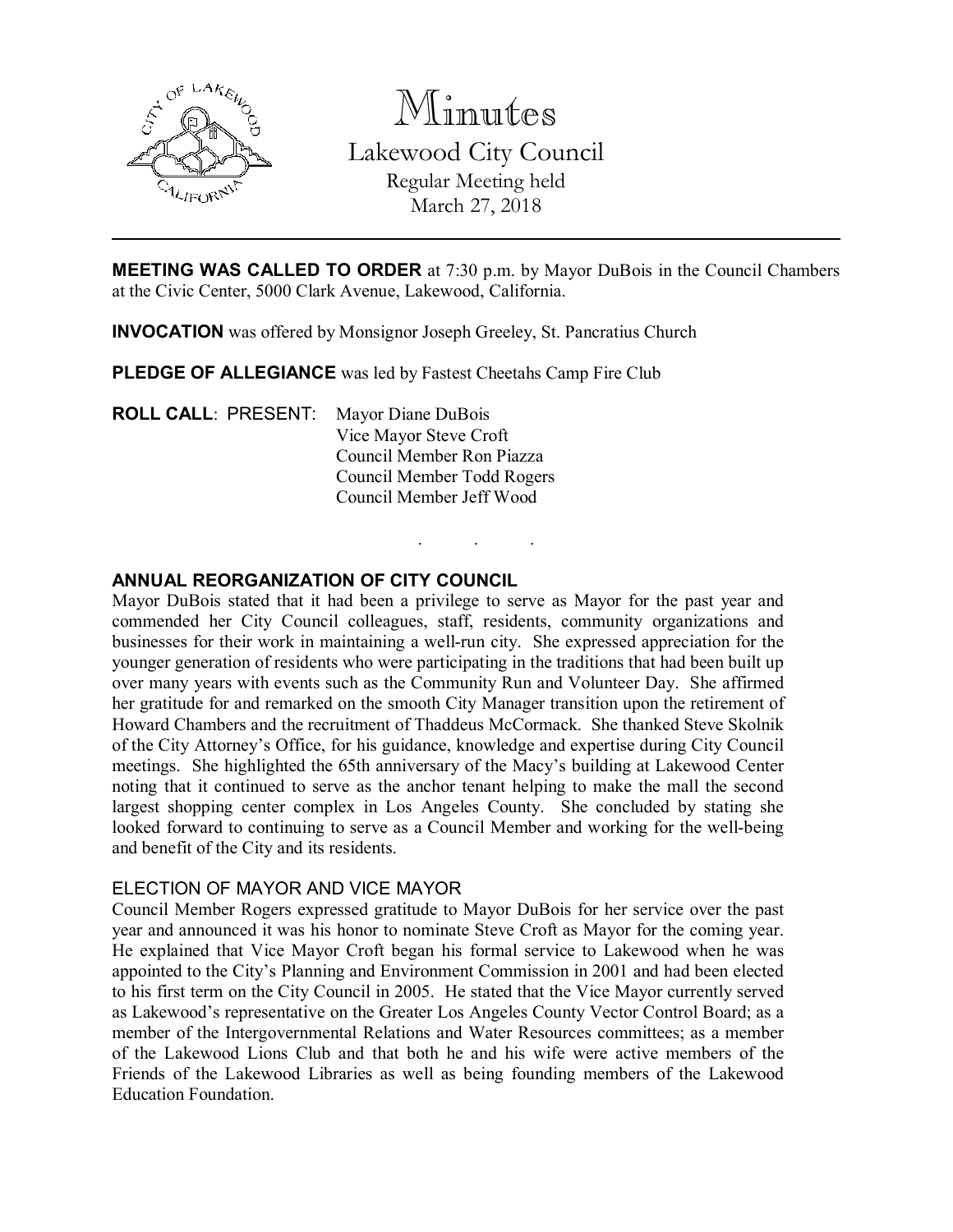ANNUAL REORGANIZATION OF CITY COUNCIL - Continued

COUNCIL MEMBER ROGERS MOVED AND COUNCIL MEMBER PIAZZA SECONDED TO NOMINATE STEVE CROFT TO SERVE AS MAYOR. UPON ROLL CALL VOTE, THE MOTION WAS APPROVED:

AYES: COUNCIL MEMBERS: Wood, Piazza, Croft, Rogers and DuBois NAYS: COUNCIL MEMBERS: None

Mayor Croft presented outgoing Mayor DuBois with a plaque and scrapbook commemorating her year of service as Mayor.

Mayor Croft expressed gratitude to his colleagues for the opportunity to serve as Mayor. He thanked outgoing Mayor DuBois for her service over the past year and for her participation on the various governmental organizations and regional agencies. He stated he had been fortunate to have the support of his family providing the ability to serve the community and make a positive difference in local government. He acknowledged family members in attendance including his wife, Tess; daughter, Ana, and her boyfriend, Tony; and his youngest brother, Ron, along with his wife, Barbara, and their children, Rachel, Andrew and Aaron. He explained that his intended approach for the coming year as Mayor had been inspired by a Lakewood resident and her involvement with the Donate Life and One Legacy organizations, whose motto spoke to the core values of many of the City's organizations and causes, which encouraged being "a rainbow in someone else's cloud." He cited another cause, which had been of significance to many in the community, was appreciation and support for military veterans. He asserted interest in addressing the challenges and opportunities that lay ahead, which included storm water capture projects at Bolivar and Mayfair parks; improvements at various park locations; infrastructure projects; the repair and replacement of aging facilities and equipment; and continuing to attract new businesses while helping existing businesses to succeed and grow. He announced the return of the Lakewood Beautiful program which was designed to encourage residents to make investments in their homes and noted that studies had shown that home upkeep and beautification kept property values healthy and crime rates low, which benefitted the community. He conveyed the importance of working in partnership with residents, businesses, staff, the Sheriff's and Fire departments and contract service providers to do the best job possible for Lakewood.

Mayor Croft stated that he was pleased to nominate Todd Rogers for the office of Vice Mayor noting the wealth of experience from his seventeen years on the City Council, his previous employment with the Sheriff's Department and his extensive involvement in the community.

MAYOR CROFT MOVED AND COUNCIL MEMBER WOOD SECONDED TO NOMINATE TODD ROGERS TO SERVE AS VICE MAYOR. UPON ROLL CALL VOTE, THE MOTION WAS APPROVED:

AYES: COUNCIL MEMBERS: Piazza, DuBois, Rogers, Wood and Croft NAYS: COUNCIL MEMBERS: None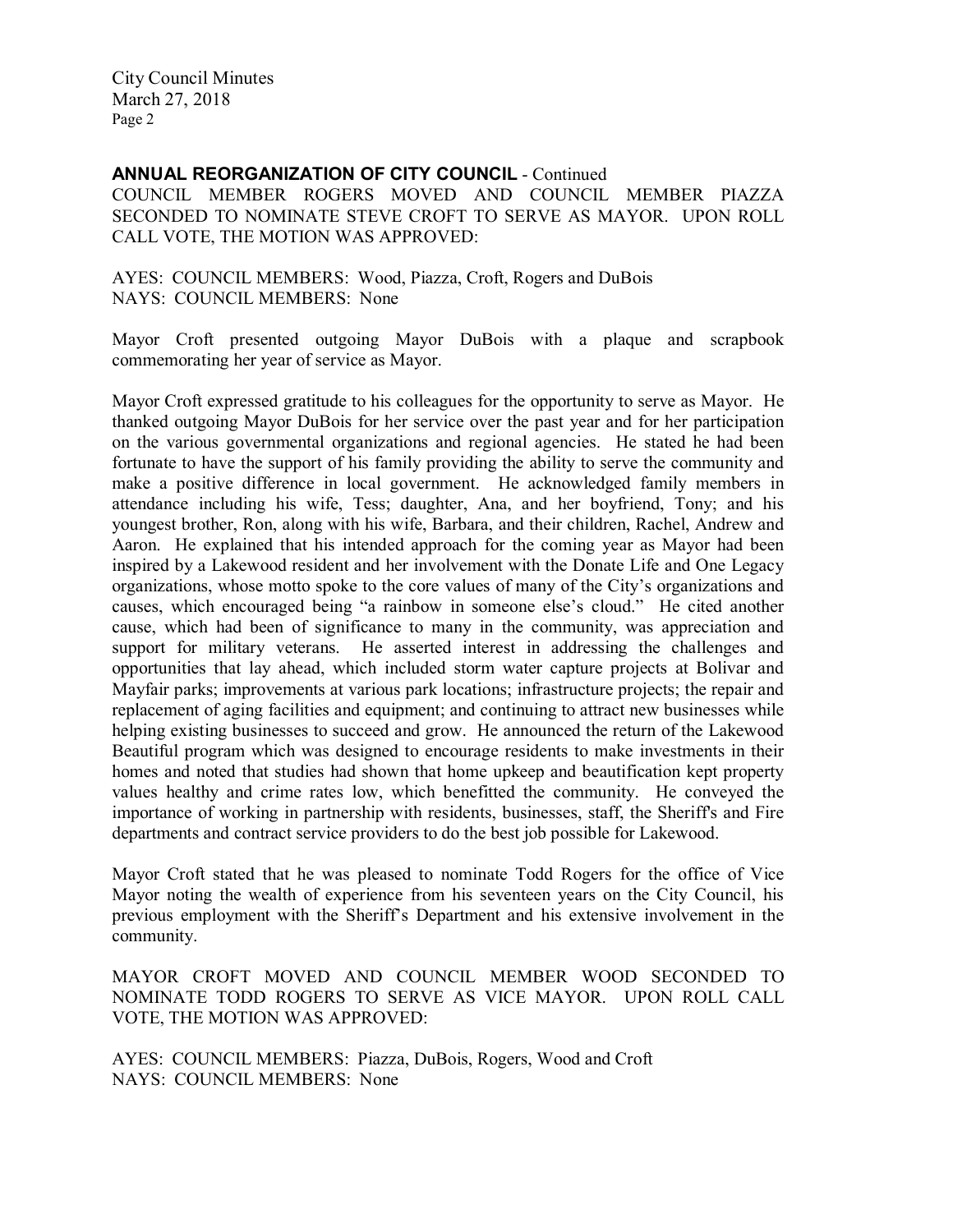Council Member DuBois recognized her daughter, Judy, who was in the audience.

## ANNOUNCEMENTS AND PRESENTATIONS:

Mayor Croft introduced Lakewood residents Maria Jimenez and Bobbie Hamfeldt of the Donate Life and One Legacy organizations, who provided personal accounts of the life-saving generosity of their sons for their organ and tissue donations. Ms. Jimenez stated that the 16th Annual Donate Life Run/Walk fundraising event to raise awareness and benefit the OneLegacy Foundation, would be held on April 28th at Cal State Fullerton. Mayor Croft presented a proclamation declaring April as "Donate Life Month" in Lakewood and announced that he would be participating in the marathon.

. . .

#### ROUTINE ITEMS:

COUNCIL MEMBER WOOD MOVED AND COUNCIL MEMBER PIAZZA SECONDED TO APPROVE ROUTINE ITEMS 1 THROUGH 8.

 $\mathcal{L}^{\mathcal{L}}$  . The signal properties of  $\mathcal{L}^{\mathcal{L}}$ 

- RI-1 Approval of Minutes of the Meeting held February 13, 2018
- RI-2 Approval of Personnel Transactions
- RI-3 Approval of Registers of Demands
- RI-4 Approval of Monthly Report of Investment Transactions February 2018
- RI-5 Approval of Quarterly Budget Report of Major Funds as of December 31, 2017
- RI-6 RESOLUTION NO. 2018-7; A RESOLUTION OF THE CITY COUNCIL OF THE CITY OF LAKEWOOD AMENDING RESOLUTION NO. 2002-38 PERTAINING TO EMPLOYEE BENEFITS AND THE CLASSIFICATION AND TO EMPLOYEE BENEFITS AND THE CLASSIFICATION AND COMPENSATION OF CITY OFFICERS AND EMPLOYEES, AND ESTABLISHING EMPLOYEE BENEFITS, DEFINING THE CONDITIONS AND HOURS OF EMPLOYMENT, AND ADOPTING A CLASSIFICATION AND COMPENSATION PLAN FOR CITY OFFICERS AND EMPLOYEES
- RI-7 Approval of Sale of Former Sky Knight Helicopter
- RI-8 Approval of Use and Maintenance Agreement with Los Angeles County Flood Control District for Mayfair Park Water Capture Project

. . .

UPON ROLL CALL VOTE, THE MOTION WAS APPROVED:

AYES: COUNCIL MEMBERS: Piazza, DuBois, Rogers, Wood and Croft NAYS: COUNCIL MEMBERS: None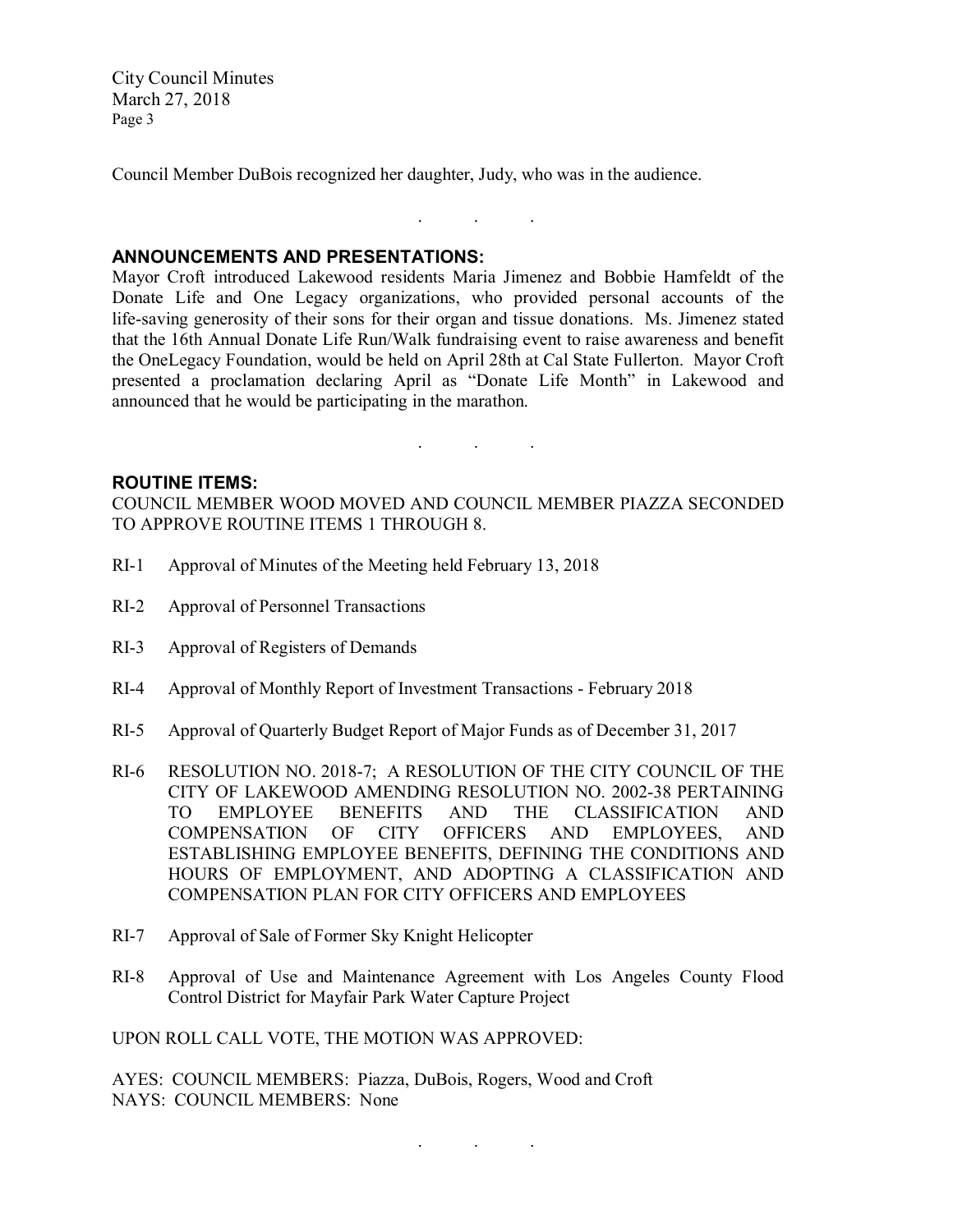## 1.1 • INTRODUCTION OF ORDINANCE NO. 2018-1; AMENDING THE MUNICIPAL CODE PERTAINING TO STANDARDS FOR TRASH ENCLOSURES AND THE STORAGE OF SOLID WASTE

Sonia Southwell, Director of Community Development, explained that the proposed ordinance had been a result of the City's efforts to comply with the mandates of the State of California Regional Water Quality Control Board, the National Pollutant Discharge Elimination System, and the Low Impact Development Standards, requiring the City, through the mandatory Municipal Separate Storm Sewer System (MS4) Permit, to adhere to and adopt "Best Management Practices (BMP)" to assist in the prevention and reduction of storm water pollution.

Council Member Piazza stated that while he had no objections to creating trash enclosure standards for those who were in the process of remodeling, he had concerns that the proposed ordinance would have an economic impact to businesses required to comply with such upgrades over the next three years. Having already installed four enclosures, he reported that the costs ranged from \$10,000 to \$20,000 each. He requested information on the number of trash enclosures that were currently located in the City and the number that would require upgrades citywide, including at the parks and other City facilities. He suggested that a prototype be built to include the minimum standards and could be displayed at a City facility as a model for businesses.

City Manager Thaddeus McCormack suggested that the Environmental Management Committee could evaluate the requirements of the State standards and mandates and work through some of the issues before it was brought back for City Council consideration.

Council Member Wood indicated that since one of the components of the proposed ordinance included the adoption of Best Management Practices, other BMPs should be reviewed to ensure the adequacy of such a document.

Mr. McCormack responded by stating that a list of BMPs could be provided and clarified that trash enclosures were specified in the MS4 permit and required consideration. He added that a range of options on the enclosures could be provided including the minimal amount required to gain compliance along with their associated costs.

In response to an inquiry from Council Member DuBois regarding adoption of the ordinance by a certain date, Mr. Skolnik stated that the requirements had been contemplated for a considerable amount of time already and did not have a deadline by which action should be taken.

Vice Mayor Rogers commented that there would be a significant difference between the City's costs for such a project versus the amount that businesses would pay. He cautioned that there was the potential of building unrealistic expectations for business owners and operators who might anticipate municipal rates would apply to them for the cost of such improvements.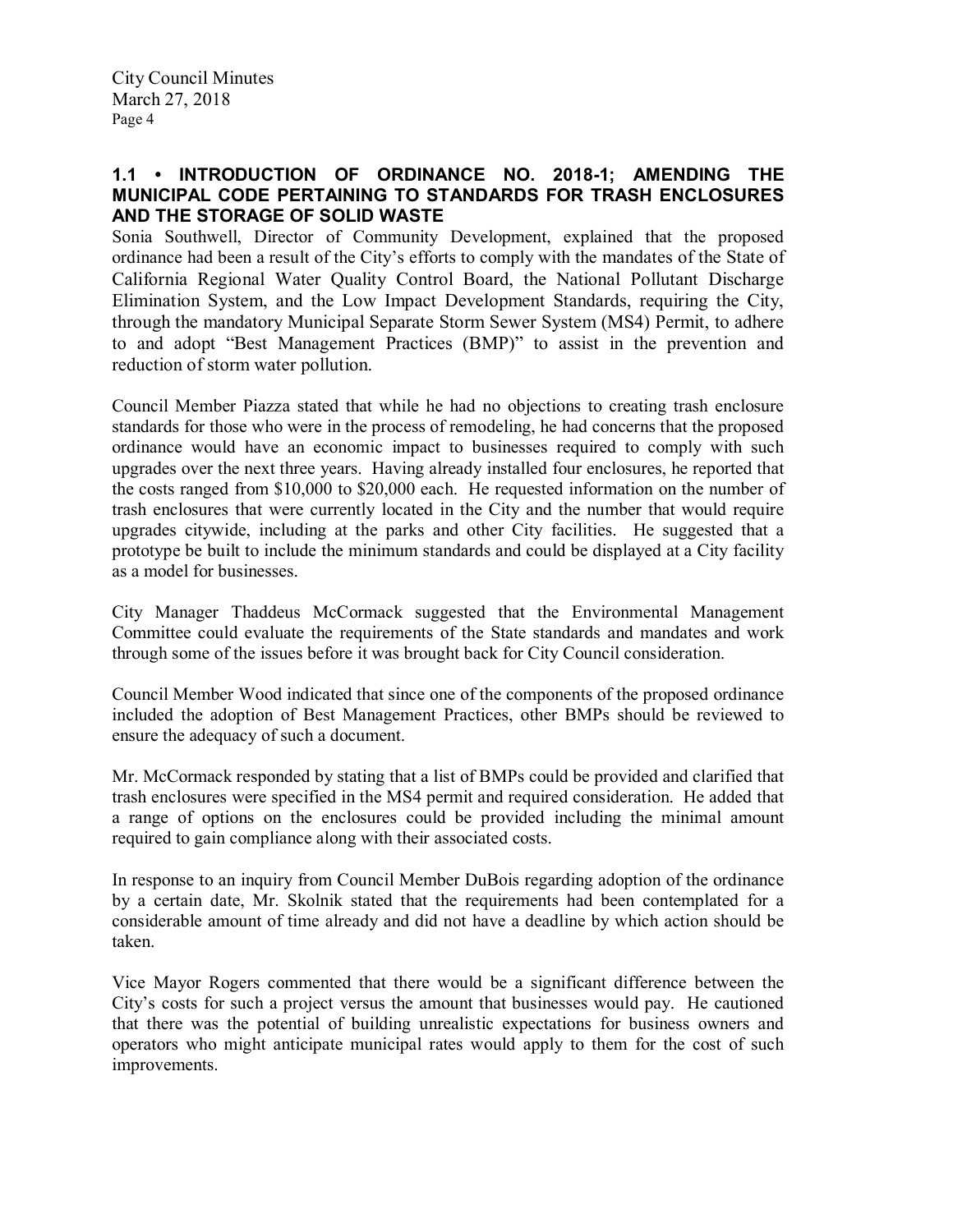# 1.1 • INTRODUCTION OF ORDINANCE NO. 2018-1; AMENDING THE MUNICIPAL CODE PERTAINING TO STANDARDS FOR TRASH ENCLOSURES AND THE STORAGE OF SOLID WASTE - Continued

Ms. Southwell confirmed for Council Member Wood that there had been no public comments or feedback received at the time of the Planning and Environment Commission meeting.

Mayor Croft opened the public hearing at 8:15 p.m. and called for anyone in the audience wishing to address the City Council on this matter.

Alan Gafford, Lakewood, spoke regarding Council Member Piazza's reservations about the financial burden that the proposed ordinance might impose on business owners.

MAYOR CROFT DIRECTED THAT THE ITEM BE REFERRED TO THE ENVIRONMENTAL MANAGEMENT COMMITTEE. THERE BEING NO OBJECTION, IT WAS SO ORDERED.

 $\mathcal{L}_{\text{max}}$  . The set of  $\mathcal{L}_{\text{max}}$ 

## 2.1 • ADOPTION OF SIGNATURE RESOLUTIONS

Steve Skolnik, Office of the City Attorney, advised that the proposed resolutions were part of the annual process of obtaining the appropriate signatures to be filed in order for checks to be written.

RESOLUTION NO. 2018-8; A RESOLUTION OF THE CITY COUNCIL OF THE CITY OF LAKEWOOD AUTHORIZING THE CITY TREASURER TO DEPOSIT FUNDS FOR SAFEKEEPING AND INVESTMENT AND AUTHORIZING WITHDRAWAL OF FUNDS FROM DEPOSITORIES

RESOLUTION NO. 2018-9; A RESOLUTION OF THE CITY COUNCIL OF THE CITY OF LAKEWOOD AUTHORIZING THE USE OF THE MANUAL, FACSIMILE AND/OR ELECTRONIC SIGNATURE OF STEVE CROFT, MAYOR, IN THE EXECUTION OF PUBLIC SECURITIES AND INSTRUMENTS OF PAYMENT

RESOLUTION NO. 2018-10; A RESOLUTION OF THE CITY COUNCIL OF THE CITY OF LAKEWOOD AUTHORIZING THE USE OF THE MANUAL, FACSIMILE AND/OR ELECTRONIC SIGNATURE OF TODD ROGERS, MAYOR PRO TEM, IN THE EXECUTION OF PUBLIC SECURITIES AND INSTRUMENTS OF PAYMENT

VICE MAYOR ROGERS MOVED AND COUNCIL MEMBER DUBOIS SECONDED TO ADOPT RESOLUTIONS NO. 2018-8, NO. 2018-9 AND NO. 2018-10. UPON ROLL CALL VOTE, THE MOTION WAS APPROVED:

AYES: COUNCIL MEMBERS: Piazza, DuBois, Rogers, Wood and Croft NAYS: COUNCIL MEMBERS: None

. . .